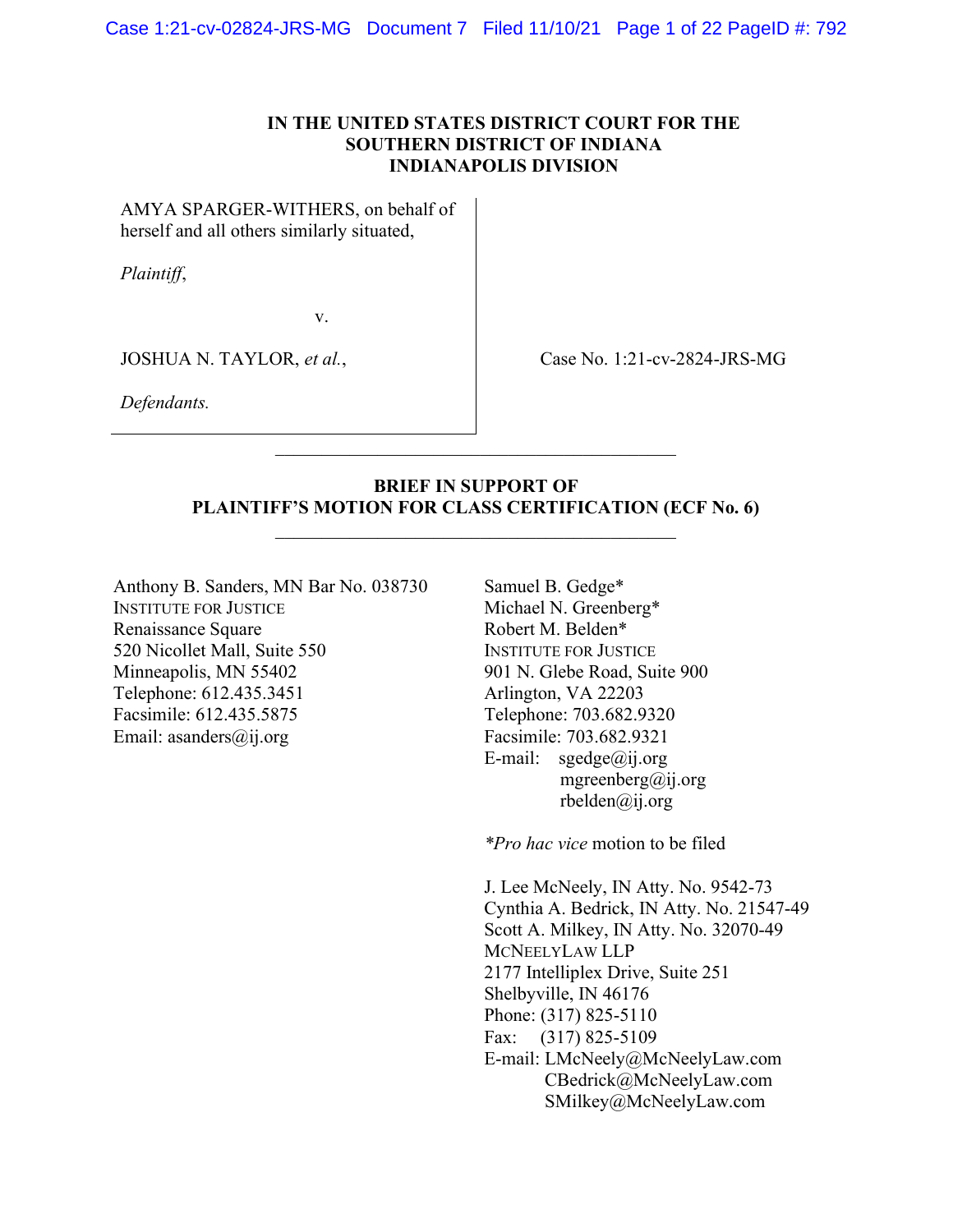# TABLE OF CONTENTS

| I.   |             |                                                                             |  |  |
|------|-------------|-----------------------------------------------------------------------------|--|--|
| Π.   |             |                                                                             |  |  |
|      | A.          |                                                                             |  |  |
|      | <b>B.</b>   | Commonality: The proposed class challenges a systemwide defect in Indiana's |  |  |
|      | $C_{\cdot}$ | Typicality: Amya Sparger-Withers's due-process claim is typical of the due- |  |  |
|      | D.          | Adequacy of representation: Amya Sparger-Withers and her counsel will       |  |  |
| III. |             |                                                                             |  |  |
| IV.  |             | Plaintiff's counsel should be appointed class counsel under Rule 23(g)13    |  |  |
|      |             |                                                                             |  |  |
|      |             |                                                                             |  |  |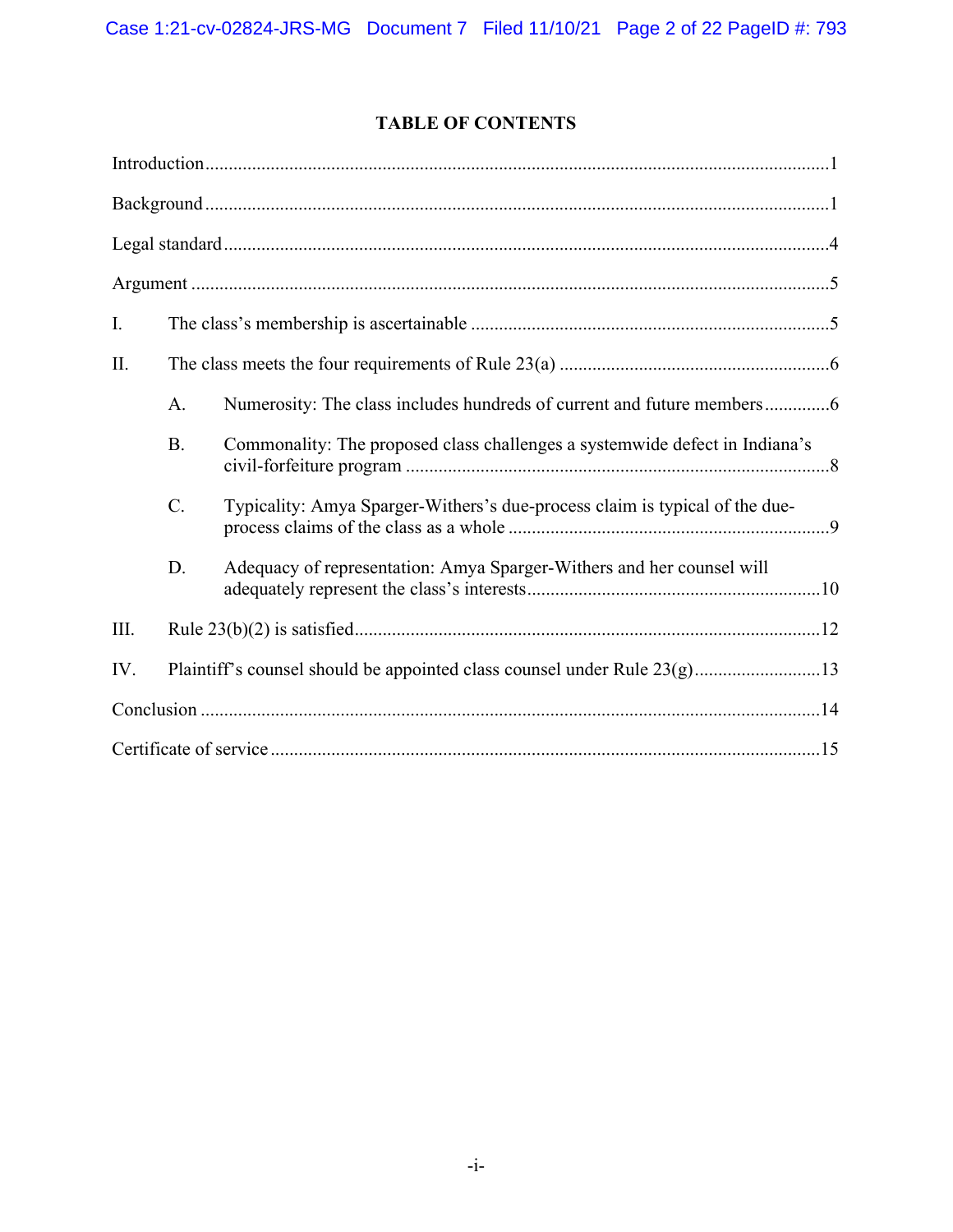# TABLE OF AUTHORITIES

| <b>Case</b><br>Page(s)                                             |
|--------------------------------------------------------------------|
| Abbott v. State,                                                   |
| Carrel v. MedPro Grp., Inc.,                                       |
| Chi. Tchrs. Union v. Bd. of Educ.,                                 |
| Cho v. City of New York,                                           |
| Dubinski v. Sentry Ins.,                                           |
| Hizer v. Pulaski Cnty.,                                            |
| Horner v. Curry,                                                   |
| Hubler Chevrolet, Inc. v. Gen. Motors Corp.,                       |
| In re McKinney,                                                    |
| Ind. C.L. Union Found., Inc. v. Superintendent, Ind. State Police, |
| Keele v. Wexler,                                                   |
| Lacy v. Butts,                                                     |
| Meisberger v. Donahue,                                             |
| Morales v. City of Indio,                                          |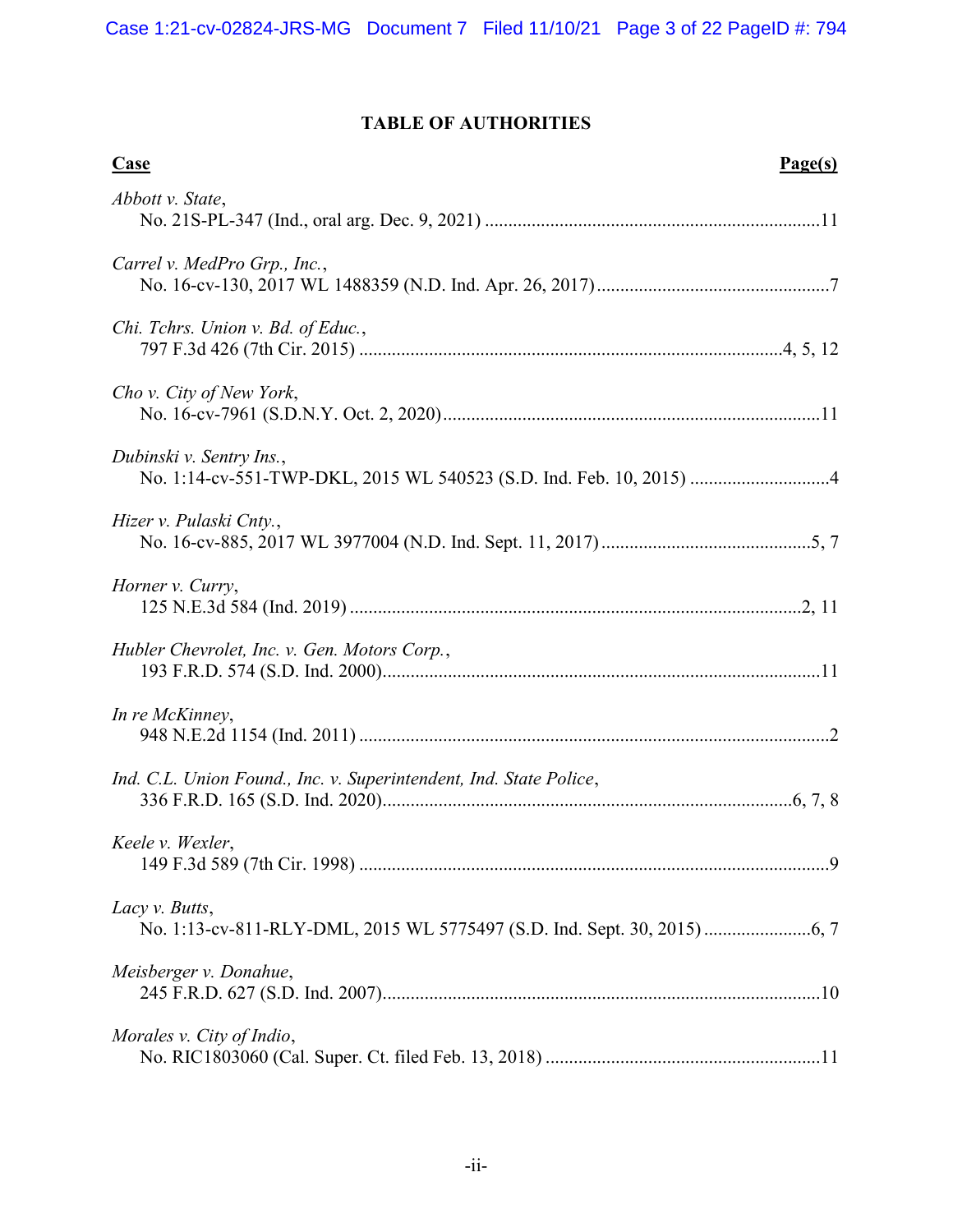| Mullins v. Direct Digit., LLC,         |
|----------------------------------------|
| Sargent v. State,                      |
| Serrano v. State,                      |
| Shepherd v. ASI, Ltd.,                 |
| Sledge v. Sands,                       |
| Snitko v. United States,               |
| Sourovelis v. City of Philadelphia,    |
| State v. Timbs,                        |
| State v. Timbs,                        |
| Suchanek v. Sturm Foods, Inc.,         |
| Timbs v. Indiana,                      |
| Wal-Mart Stores, Inc. v. Dukes,        |
| Washington v. Marion Cnty. Prosecutor, |
| Whitner v. City of Pagedale,           |
| Wilburn v. Nelson,                     |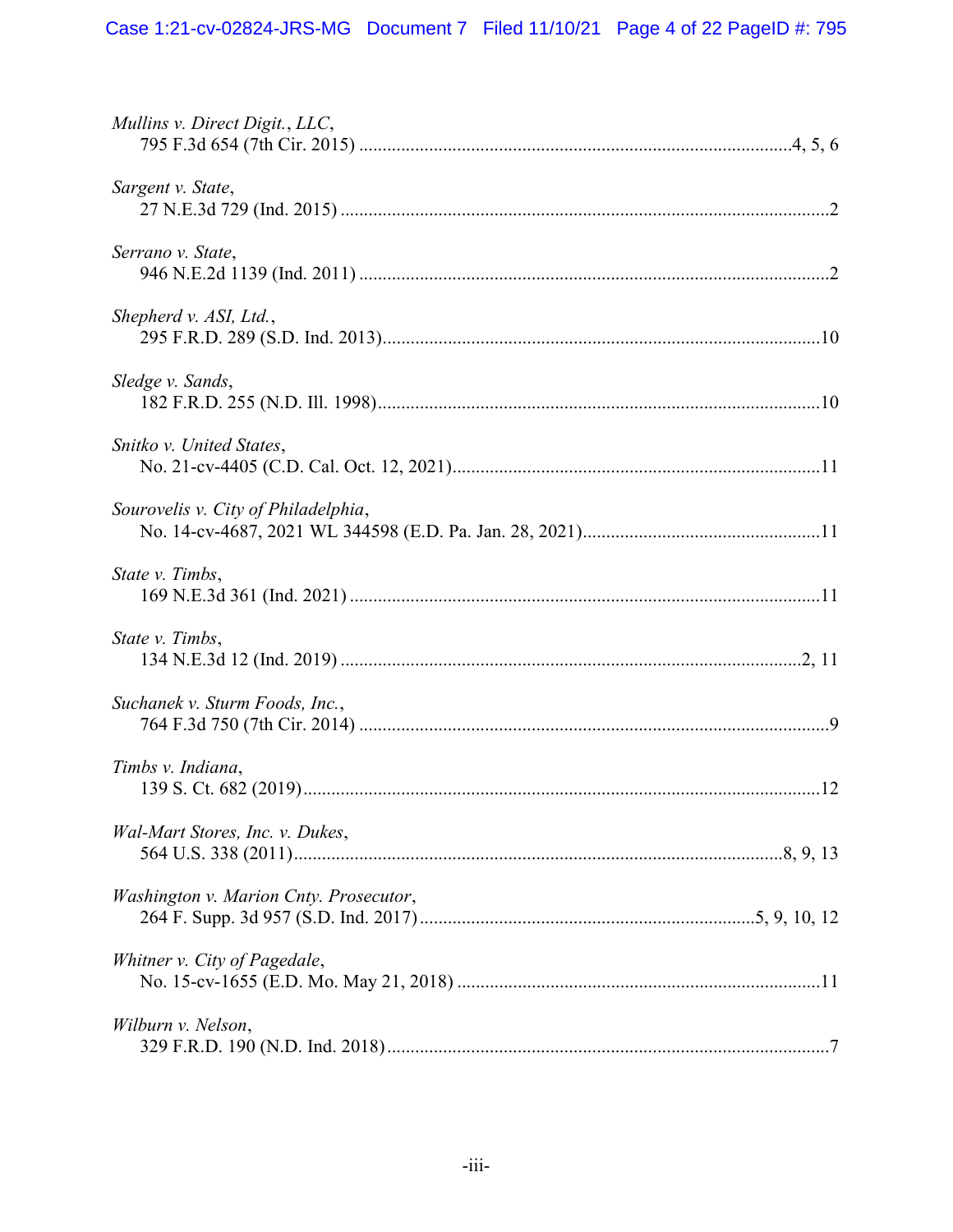# **Codes and Statutes**

# **Rules**

# **Other Authorities**

| Inst. for Justice, Arizona Forfeiture Appeal, https://tinyurl.com/bsckfwjz12 |  |
|------------------------------------------------------------------------------|--|
|                                                                              |  |
| Inst. for Justice, Kermit Warren Forfeiture, https://tinyurl.com/45hwemhh12  |  |
|                                                                              |  |
|                                                                              |  |
|                                                                              |  |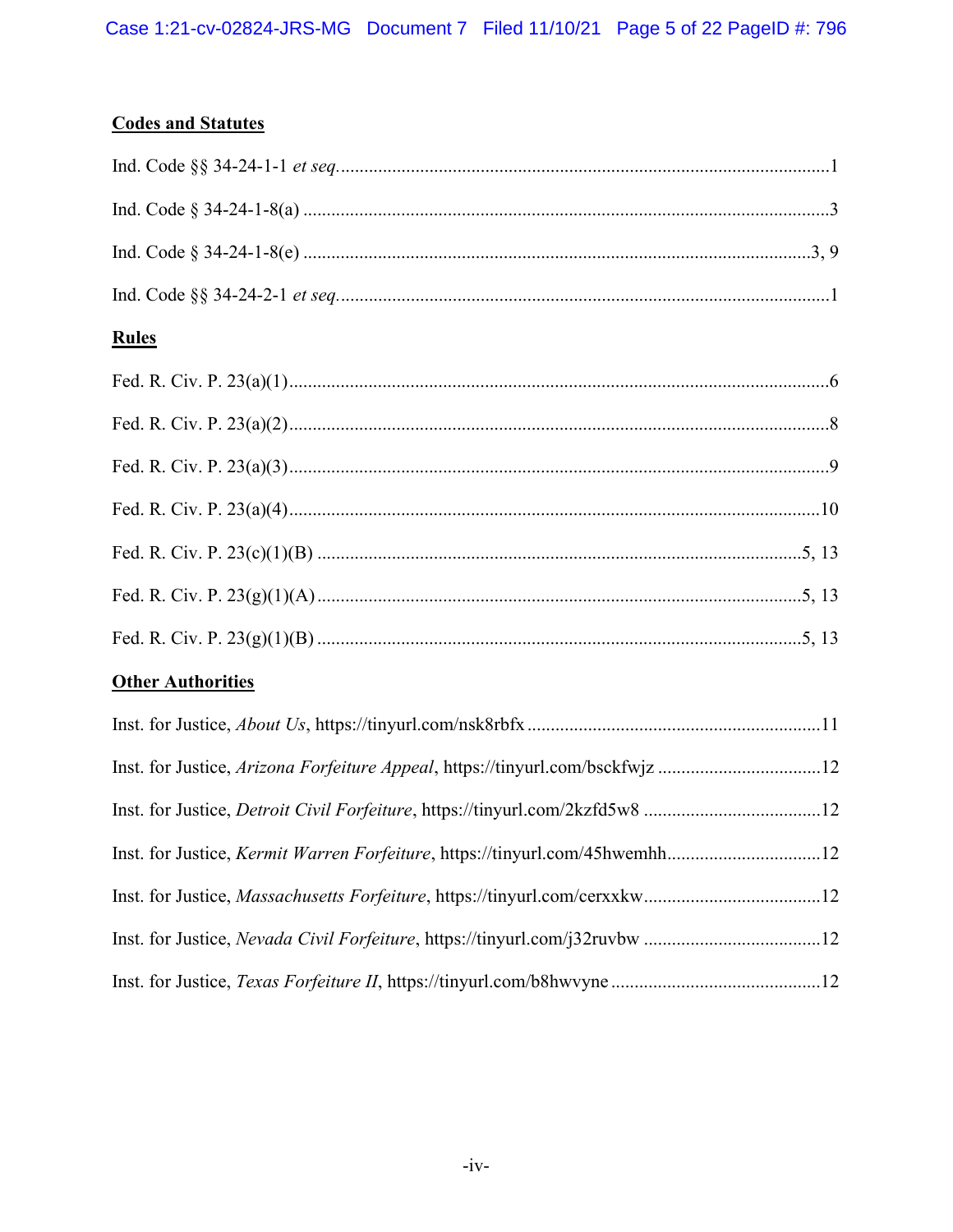| Lisa Knepper et al., Inst. for Justice, <i>Policing for Profit: The Abuse of Civil Asset Forfeiture</i> |  |
|---------------------------------------------------------------------------------------------------------|--|
| Louis S. Rulli, <i>Prosecuting Civil Asset Forfeiture on Contingency Fees: Looking</i>                  |  |
|                                                                                                         |  |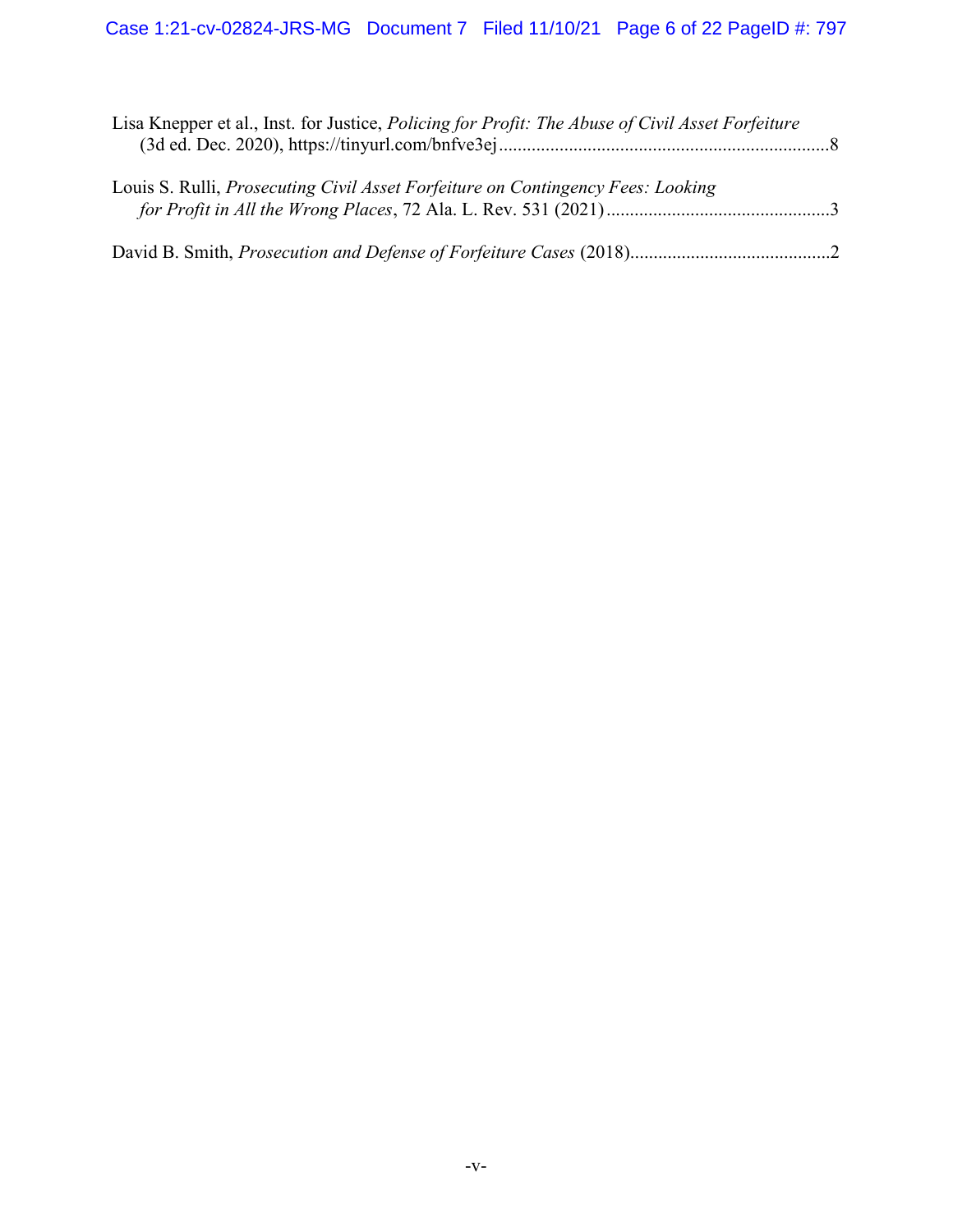#### INTRODUCTION

 This is a civil-rights lawsuit challenging a systemic defect in Indiana's system of civilforfeiture: Unlike every other state in the nation, Indiana outsources civil-forfeiture prosecutions to private lawyers on a contingency-fee basis. This arrangement gives the private prosecutor a personal financial stake in the forfeiture action. And at a structural level, that stake violates the constitutional rights of all defendants facing such a prosecutor. With personal profit on the line, private prosecutors are systematically incentivized to make money, not to steward the public trust and see that justice is done.

Defendant Joshua N. Taylor is one of the most prolific contingency-fee prosecutors in Indiana. He prosecutes civil-forfeiture actions in no fewer than sixteen counties, filing over 100 such cases each year. In each, he makes money if the government wins; he does not if the government loses. A system that distorts prosecutorial discretion in this way violates the dueprocess rights of everyone subjected to it. Plaintiff Amya Sparger-Withers—currently a defendant in one of Taylor's contingency-fee prosecutions—thus seeks relief on behalf of herself and all others similarly situated. As a first step, she requests an order certifying this case as a class action under Rule  $23(a)$  and (b)(2), with the class defined as:

All persons who are or will be named as defendants in civil-forfeiture actions (a) brought under Title 34, Article 24 of the Indiana Code and (b) in which Joshua N. Taylor represents the State of Indiana or any other government plaintiff.

#### BACKGROUND

A. Like many states, Indiana has a civil-forfeiture regime under which the state can sue to confiscate property linked to certain crimes. Ind. Code §§ 34-24-1-1 et seq.; Ind. Code §§ 34-24-2-1 et seq. Often, the state need not show that the property's owner is guilty of any wrongdoing, only that his or her property has a connection to a crime. "Civil forfeiture," in the Indiana Supreme Court's words, "is a device, a legal fiction, authorizing legal action against

-1-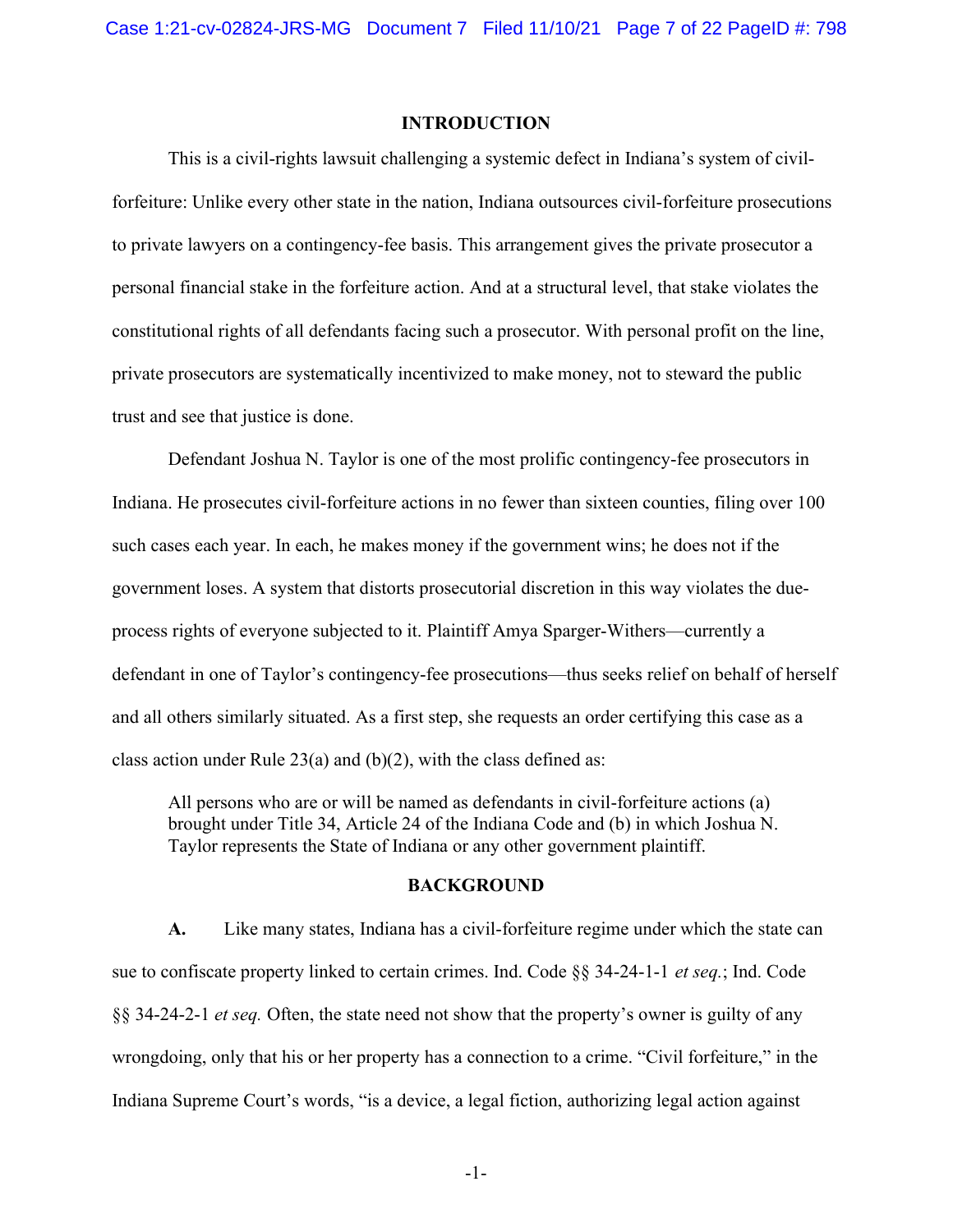#### Case 1:21-cv-02824-JRS-MG Document 7 Filed 11/10/21 Page 8 of 22 PageID #: 799

inanimate objects for participation in alleged criminal activity, regardless of whether the property owner is proven guilty of a crime—or even charged with a crime." Serrano v. State, 946 N.E.2d 1139, 1140 (Ind. 2011).

The system is both "punitive and profitable." State v. Timbs, 134 N.E.3d 12, 21 (Ind. 2019). It is "punitive for those whose property is confiscated; and profitable for the government, which takes ownership of the property." *Id.* It is also vulnerable to abuse. The Indiana Supreme Court, for example, has characterized "the way Indiana carries out civil forfeitures" as "concerning." Id. at 31; see also id. at 33 (commenting on "the widened use of aggressive in rem forfeiture practices" nationwide). Individual members of that court have likewise noted "overreach," Sargent v. State,  $27$  N.E.3d  $729$ ,  $735$  (Ind.  $2015$ ) (Massa, J., dissenting); have likened civil forfeiture to a "law enforcement Weapon<sup>[]</sup> of Mass Destruction," *id.*; and have voiced "serious concerns with the way Indiana carries out civil forfeitures." Horner v. Curry, 125 N.E.3d 584, 612 (Ind. 2019) (Slaughter, J., concurring in the judgment).

B. In one respect, Indiana is unique: For decades, prosecutors in Indiana have outsourced civil-forfeiture cases to private lawyers on a contingency-fee basis. These arrangements inject financial self-interest into the justice system. And they are notorious. A leading treatise on civil forfeiture describes them as a "scandal." David B. Smith, Prosecution and Defense of Forfeiture Cases ¶ 1.01, at 1-13 (2018). They have even led to at least one instance of attorney discipline. In 2011, the prosecuting attorney for Delaware County had his license suspended for having abdicated "his duties as a public official" in service of "his private interest in his continued pursuit of forfeiture property." In re McKinney, 948 N.E.2d 1154, 1155-56 (Ind. 2011) (per curiam).

-2-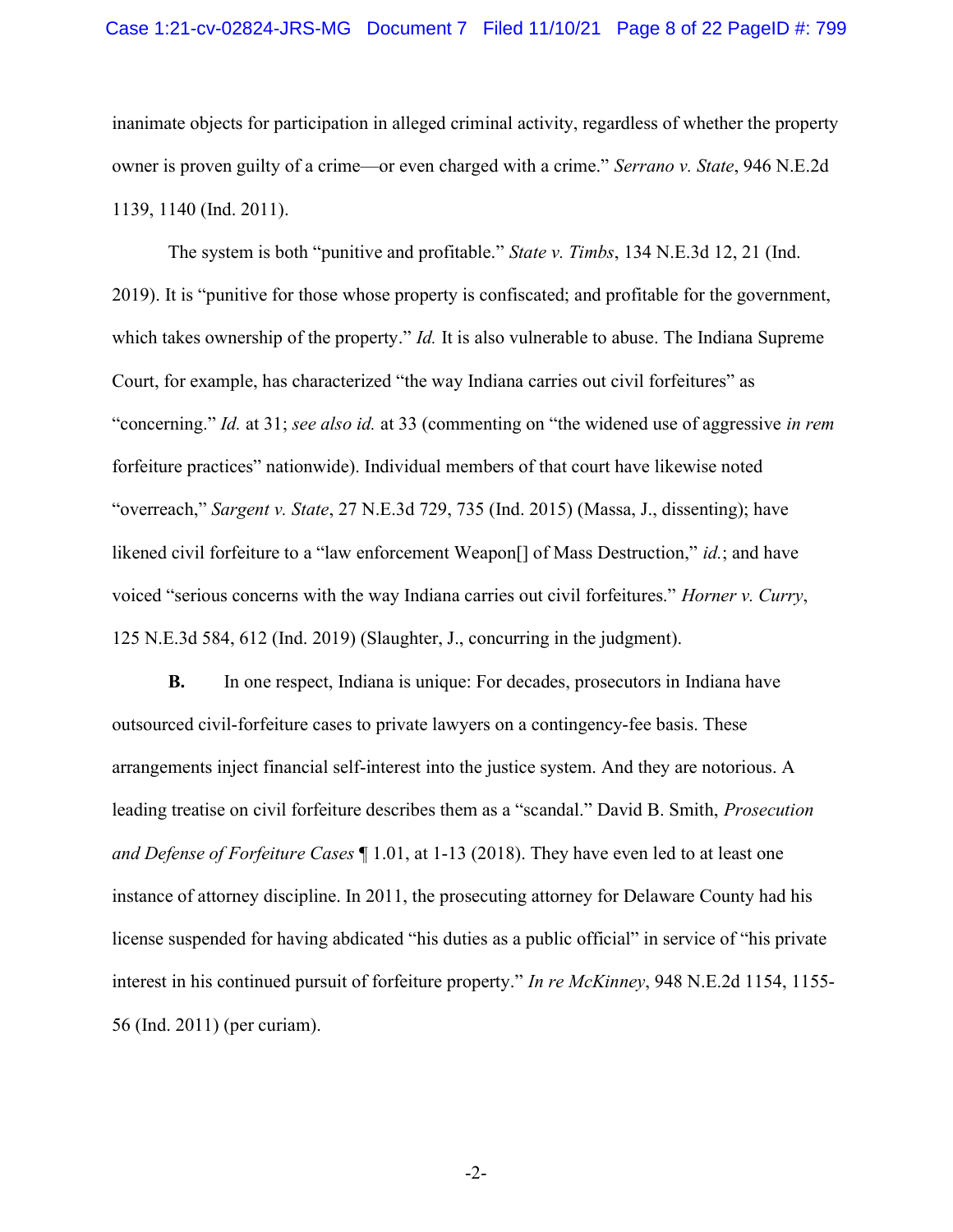#### Case 1:21-cv-02824-JRS-MG Document 7 Filed 11/10/21 Page 9 of 22 PageID #: 800

For all that, Indiana remains a "defiant outlier" when it comes to contingency-fee forfeitures. Louis S. Rulli, Prosecuting Civil Asset Forfeiture on Contingency Fees: Looking for Profit in All the Wrong Places, 72 Ala. L. Rev. 531, 561 (2021). In 2018, in fact, the General Assembly doubled down, codifying contingency-fee forfeitures into statutory law. As amended, Indiana's Civil Forfeiture Statute now provides explicitly that county prosecuting attorneys "may retain an attorney to bring an action under this chapter." Ind. Code  $\S 34-24-1-8(a)$ . Those private lawyers can be compensated *only* through contingency-fee agreements, pocketing as much as a one-third cut from each case they win. Id. § 34-24-1-8(e).

C. Defendant Joshua N. Taylor is one of the most prolific contingency-fee forfeiture prosecutors in Indiana; he prosecutes civil-forfeiture actions in no fewer than sixteen counties. Under his contingency-fee agreements, Taylor stands to profit personally—up to 30 percent of all recovered proceeds—if the State wins or settles a civil-forfeiture action he prosecutes. See id.; see also Compl. Ex. 1 (ECF No. 1-1 at 4) ("Contract Between Joshua N. Taylor and the Hancock County Prosecuting Attorney"). By contrast, he does not stand to profit—and may even lose money—if the State loses the civil-forfeiture action (or if the recovery is not large enough to cover his costs of prosecuting it).

D. Earlier this year, the State filed a civil-forfeiture action in the Superior Court of Hancock County, seeking to forfeit \$6,096 seized from Named Plaintiff Amya Sparger-Withers. See Greenberg Decl. Ex. 9 (ECF No. 6-12 at 2); id. Ex. 10 (ECF No. 6-13 at 2). Joshua N. Taylor represents the State in that action. And under Indiana Code § 34-24-1-8(e) and his contingencyfee arrangement, he stands to profit personally from prosecuting the case. As in all the civilforfeiture cases Taylor prosecutes, that personal financial stake structurally skews his incentive away from stewarding the public trust and toward maximizing his own personal financial gain.

-3-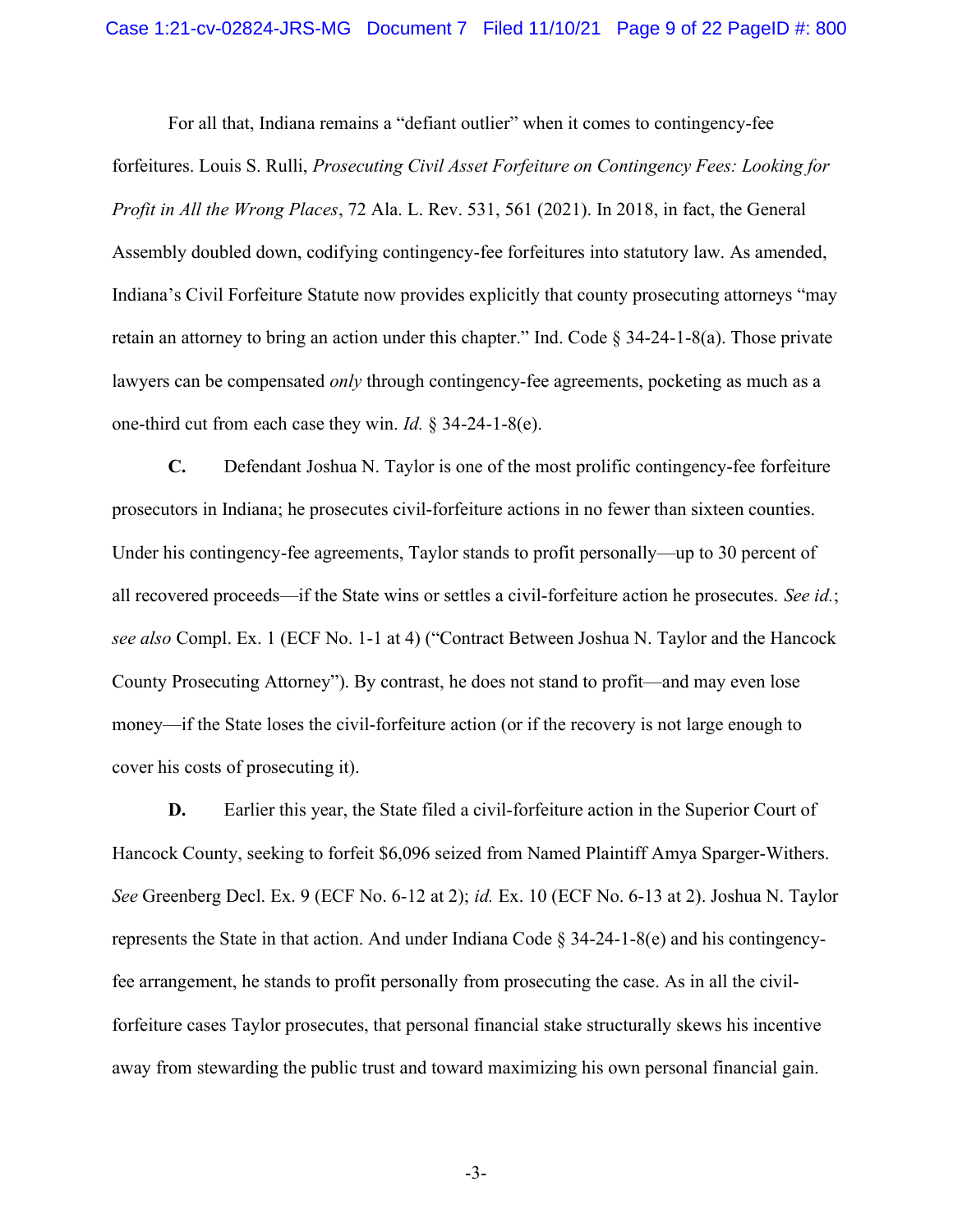Through this civil-rights lawsuit, Amya Sparger-Withers seeks to eliminate that financial stake on behalf of herself and all persons who are or will be named as defendants in civil-forfeiture actions prosecuted by Joshua N. Taylor.

### LEGAL STANDARD

"The purpose of class action litigation is to avoid repeated litigation of the same issue and to facilitate prosecution of claims that any one individual might not otherwise bring on her own." Chi. Tchrs. Union v. Bd. of Educ., 797 F.3d 426, 433 (7th Cir. 2015). With those goals in mind, the district courts retain "broad discretion to determine whether certification of a class-action lawsuit is appropriate." Dubinski v. Sentry Ins., No. 1:14-cv-551-TWP-DKL, 2015 WL 540523, at \*2 (S.D. Ind. Feb. 10, 2015) (citation omitted).

To certify a class, a court must first be satisfied that the class is ascertainable, or, put differently, that it is "defined by objective criteria." Mullins v. Direct Digit., LLC, 795 F.3d 654, 657 (7th Cir. 2015).

The case also must meet the four requirements of Rule 23(a):

- (1) the class is so numerous that joinder of all members is impracticable (numerosity);
- (2) there are questions of law or fact common to the class (commonality);
- (3) the claims or defenses of the representative parties are typical of the claims or defenses of the class (typicality); and
- (4) the representative parties will fairly and adequately protect the interests of the class (adequacy of representation).

Chi. Tchrs. Union, 797 F.3d at 433.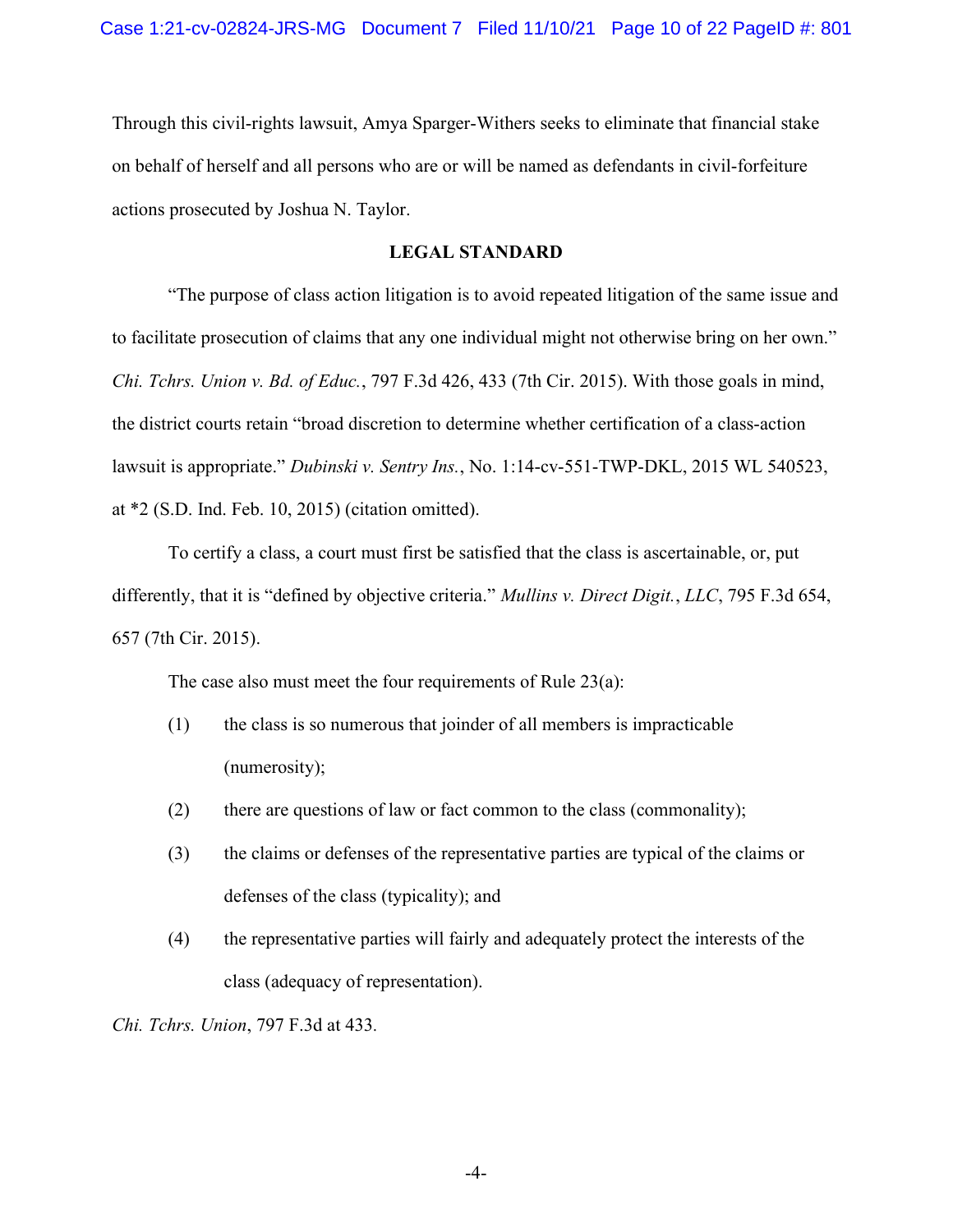In addition, the case must meet at least one of the four conditions of Rule 23(b). Id.

Under Rule 23(b)(2), certification is proper if "the party opposing the class has acted or refused to act on grounds that apply generally to the class, so that final injunctive relief or corresponding declaratory relief is appropriate respecting the class as a whole."

 Rule 23 requires that a court certifying a class appoint class counsel as well. Fed. R. Civ. P.  $23(c)(1)(B)$ . That decision is guided by a non-exclusive set of factors, including the work counsel has done in identifying or investigating potential claims in the action; their experience in handling class actions, other complex litigation, and the types of claims asserted in the action; their knowledge of the applicable law; and the resources they will commit to representing the class. Fed. R. Civ. P.  $23(g)(1)(A)$ ; see also Fed. R. Civ. P.  $23(g)(1)(B)$ .

### ARGUMENT

Four years ago, then-Chief Judge Magnus-Stinson certified a class action asserting a different due-process challenge to Indiana's civil-forfeiture laws. See Washington v. Marion Cnty. Prosecutor, 264 F. Supp. 3d 957 (S.D. Ind. 2017) (holding that the lack of a prompt postseizure hearing violates due process). Procedurally, the same course is appropriate here. As in Washington, Plaintiff Amya Sparger-Withers's proposed class is marked by objective criteria (Section I, below). It satisfies Rule 23(a)'s four requirements (Section II) and Rule 23(b)(2) (Section III). And it will be fairly and adequately represented by the counsel below, who should be appointed class counsel (Section IV). For these reasons, the class should be certified.

### I. The class's membership is ascertainable.

As an initial matter, the Seventh Circuit recognizes an implicit requirement that a proposed class be "ascertainab[le]." Mullins, 795 F.3d at 657. That "does not mean that all members of a class must be identifiable at the time of certification." Hizer v. Pulaski Cnty., No.

-5-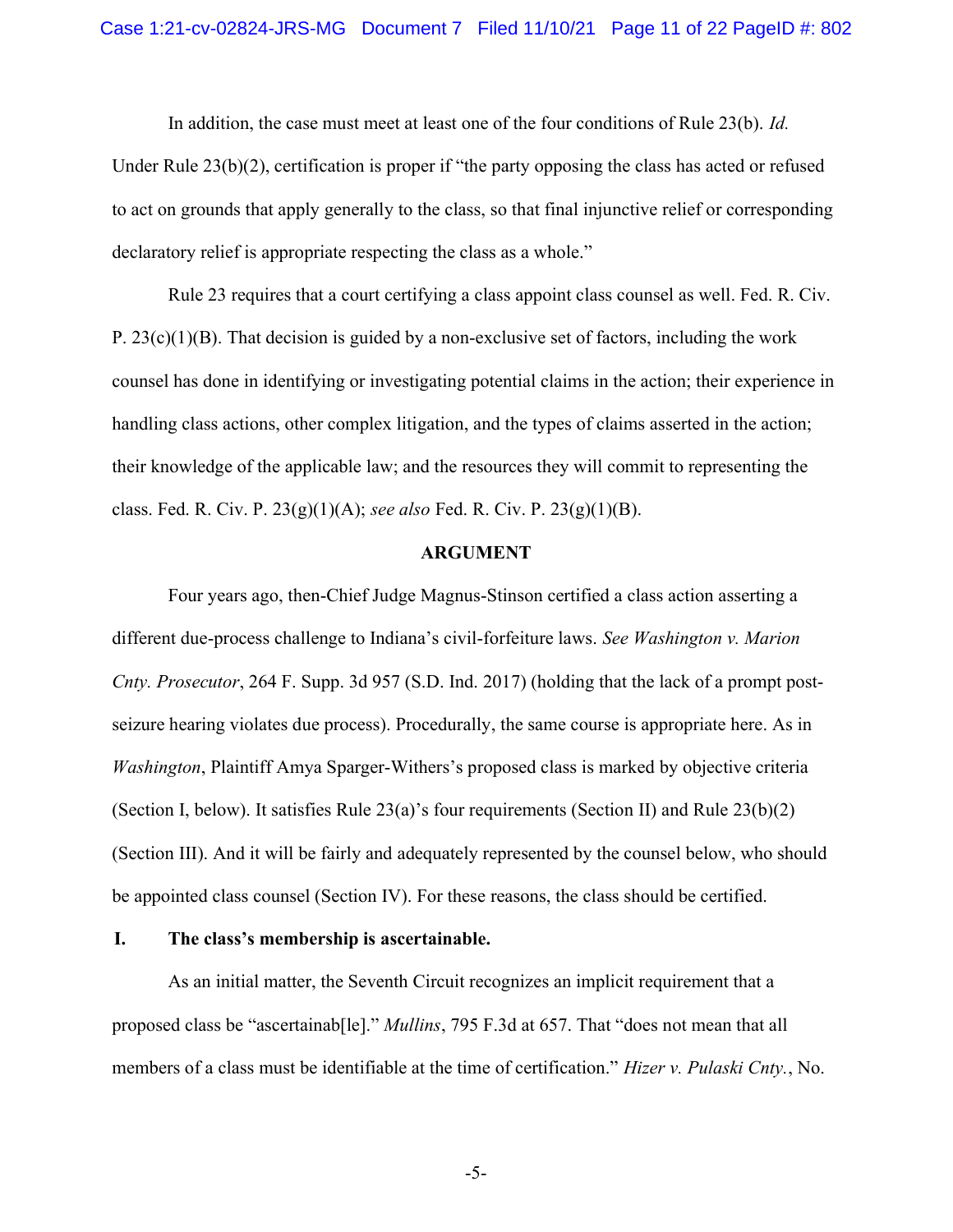16-cv-885, 2017 WL 3977004, at \*4 (N.D. Ind. Sept. 11, 2017). It simply means that the class must be defined by "objective criteria." Mullins, 795 F.3d at 657.

That condition is met here. Named Plaintiff proposes the following class definition: "All persons who are or will be named as defendants in civil-forfeiture actions (a) brought under Title 34, Article 24 of the Indiana Code and (b) in which Joshua N. Taylor represents the State of Indiana or any other government plaintiff." The definition calls for just two factual inquiries to determine whether someone is in the class. First, is he or she a defendant in a civil-forfeiture action brought under Title 34, Article 24 of the Indiana Code? Second, is Joshua N. Taylor representing the government plaintiff? Each of these criteria is clear and objectively defined. Simply, "the class is indeed identifiable as a class," meaning the ascertainability requirement is met. Lacy v. Butts, No. 1:13-cv-811-RLY-DML, 2015 WL 5775497, at \*2 (S.D. Ind. Sept. 30, 2015) (citation omitted).

### II. The class meets the four requirements of Rule 23(a).

To show that class certification is justified, a plaintiff must first satisfy the four requirements of Rule 23(a): numerosity, commonality, typicality, and adequacy of representation. Each is met here.

### A. Numerosity: The class includes hundreds of current and future members.

The proposed class contains hundreds of current and future members, meaning the class is "so numerous that joinder of all members is impracticable." Fed. R. Civ. P. 23(a)(1). While "[t]here is no magic number that applies to every case," a "forty-member class is often regarded as sufficient to meet the numerosity requirement." Ind. C.L. Union Found., Inc. v. Superintendent, Ind. State Police, 336 F.R.D. 165, 172 (S.D. Ind. 2020) (citation omitted). And here, public records indicate that, as of yesterday, at least 98 Taylor-prosecuted civil-forfeiture actions were active (some of which include more than one person as a defendant). See Greenberg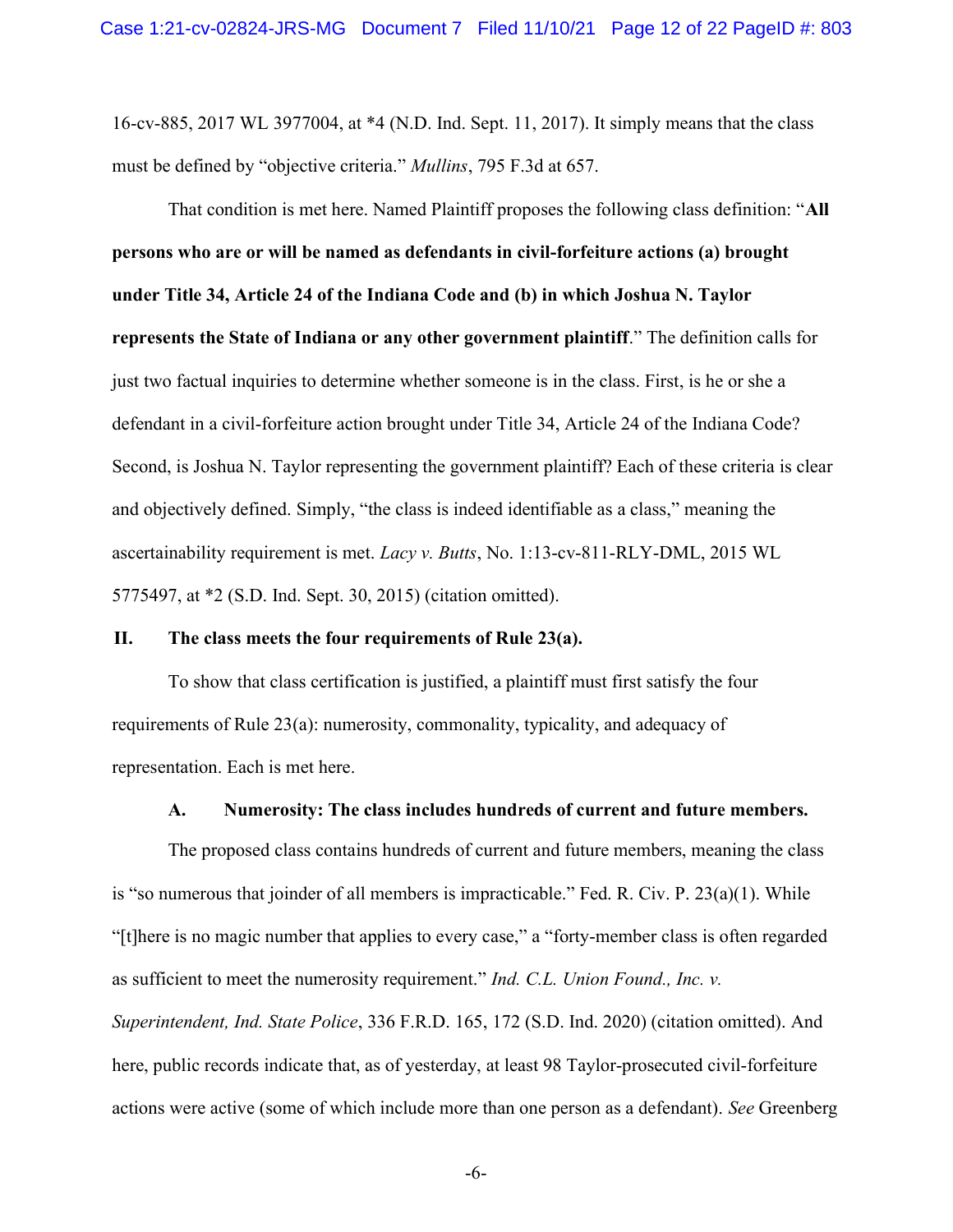Decl. ¶¶ 8-9 (ECF No. 6-2 at 2-3); id. Ex. 7 (ECF No. 6-10 at 2-115); id. Ex. 8 (ECF No. 6-11 at 2-47); see generally Carrel v. MedPro Grp., Inc., No. 16-cv-130, 2017 WL 1488359, at \*3 (N.D. Ind. Apr. 26, 2017) (observing that "a plaintiff need not plead or prove the exact number of class members to establish numerosity" and that "court[s] may make common sense assumptions to determine numerosity" (citations omitted)). That figure alone satisfies Rule 23(a)'s numerosity requirement.

Because the proposed class extends to future civil-forfeiture defendants, moreover, the class is larger still. Past practice shows that Joshua N. Taylor files over 100 new civil-forfeiture cases each year. See Greenberg Decl. ¶¶ 4-7 (ECF No. 6-2 at 2); id. Ex. 3 (ECF No. 6-6 at 2- 119); id. Ex. 4 (ECF No. 6-7 at 2-56); id. Ex. 5 (ECF No. 6-8 at 2-171); id. Ex. 6 (ECF No. 6-9 at 2-58); see also id. ¶¶ 2-3 (ECF No. 6-2 at 1); id. Ex. 1 (ECF No. 6-4 at 2-87); id. Ex. 2 (ECF No. 6-5 at 2-26). "[S]imple common sense" supports a finding that he will file hundreds more such cases in the future. Ind. C.L. Union Found., Inc., 336 F.R.D. at 172 (citation omitted). And a "good faith estimate" of numerosity includes everyone who will be named as defendants in those future cases. Lacy, 2015 WL 5775497, at \*5. That reinforces the need for class treatment. Hizer, 2017 WL 3977004, at \*6 (noting that the presence of "prospective" class members "may have a tendency to make certification more, not less, likely"); Wilburn v. Nelson, 329 F.R.D. 190, 195 (N.D. Ind. 2018) (noting that the presence of future members "makes joinder . . . a difficult proposition" (citation omitted)).

Other considerations drive home the point. In evaluating whether joinder is impracticable, for example, courts may consider such factors as "the putative class members' geographic diversity, judicial economy and the ability of the putative class members to institute individual lawsuits." Ind. C.L. Union Found., Inc., 336 F.R.D. at 173 (citation omitted). Those

-7-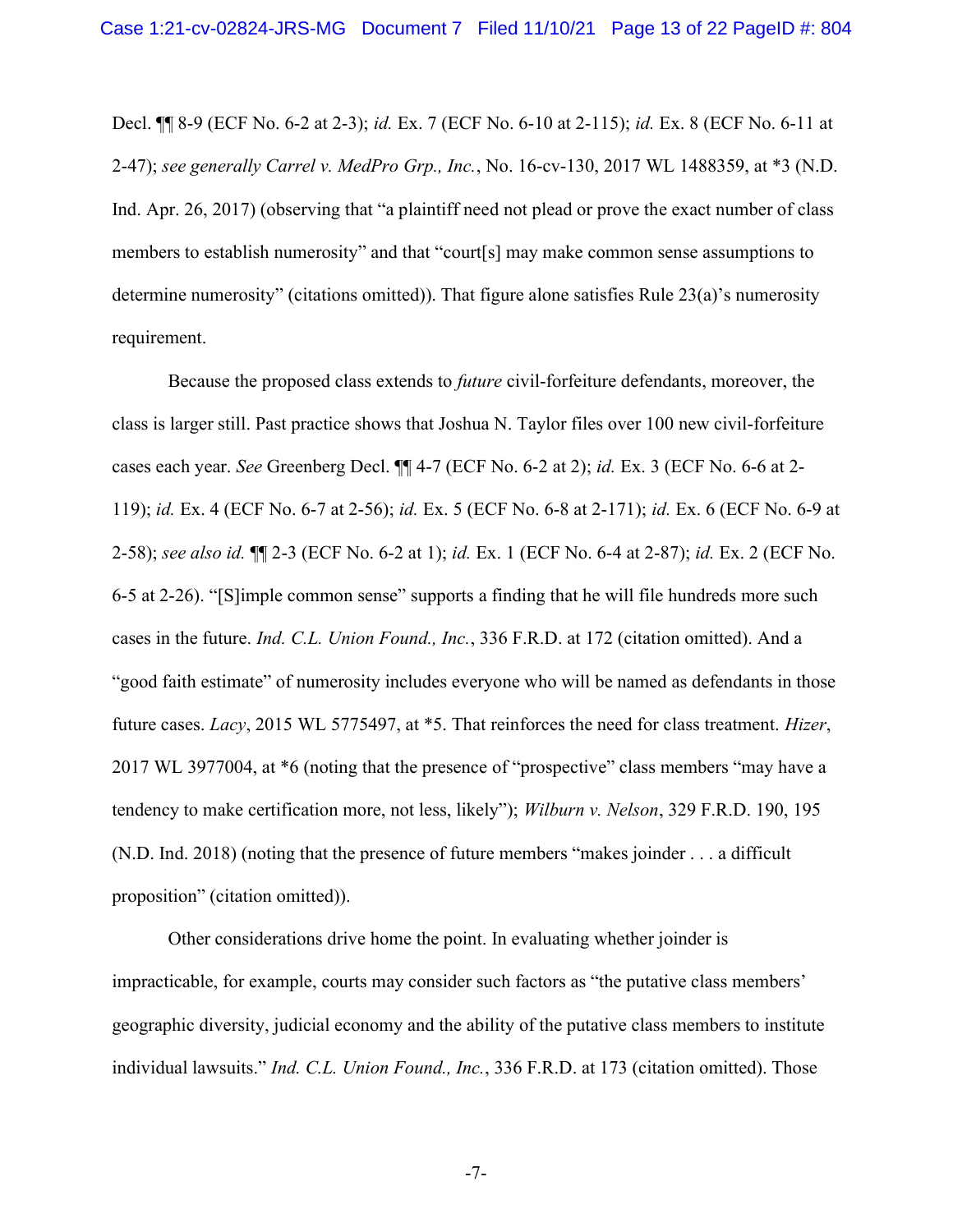considerations underscore the impracticability of joinder here and, in turn, the need for classwide relief. Taylor prosecutes civil-forfeiture cases against people all over Indiana, meaning "the class spans the entire state." Id.; see, e.g., Greenberg Decl. Ex. 7 (ECF No. 6-10 at 61 (complaint in Harrison County) and 114 (complaint in Starke County)). And many of the civil-forfeiture actions involve relatively small sums of money. See, e.g., Greenberg Decl. Ex. 5 (ECF No. 6-8 at 113, 127, 136 (seeking forfeiture of \$48, \$82, and \$75, respectively)). For people in those cases, it often does not make economic sense to retain a lawyer at all—much less to hire one to vindicate their Fourteenth Amendment right to a financially disinterested prosecutor.<sup>1</sup> The Court can thus "reasonabl[y]  $\dots$  infer" that many class members "may not have the ability" to vindicate their due-process rights individually. Ind. C.L. Union Found., Inc., 336 F.R.D. at 173. Without class-wide relief, in other words, profit-driven civil-forfeiture prosecutions will likely persist for decades to come.

## B. Commonality: The proposed class challenges a systemwide defect in Indiana's civil-forfeiture program.

Certification also is warranted because the case presents "questions of law or fact common to the class" as a whole. Fed. R. Civ. P. 23(a)(2). The "commonality" element requires that the proposed class's claim "depend upon a common contention" that is "of such a nature . . . that determination of its truth or falsity will resolve an issue that is central to the validity of each one of the claims in one stroke." Wal-Mart Stores, Inc. v. Dukes, 564 U.S. 338, 350 (2011). Simply, if "the same conduct or practice by the same defendant gives rise to the same kind of

<sup>&</sup>lt;sup>1</sup> See State's Pet. for Reh'g 8, *Abbott v. State*, No. 19A-PL-1635 (Ind. Ct. App. Mar. 15, 2021) ("Based on the relatively-small amount of money at issue and the low probability of success . . . it is unlikely that even a litigant of significant means would hire counsel to defend this action."), trans. granted; see generally Lisa Knepper et al., Inst. for Justice, Policing for Profit: The Abuse of Civil Asset Forfeiture 30 (3d ed. Dec. 2020) (discussing this phenomenon in more detail), https://tinyurl.com/bnfve3ej.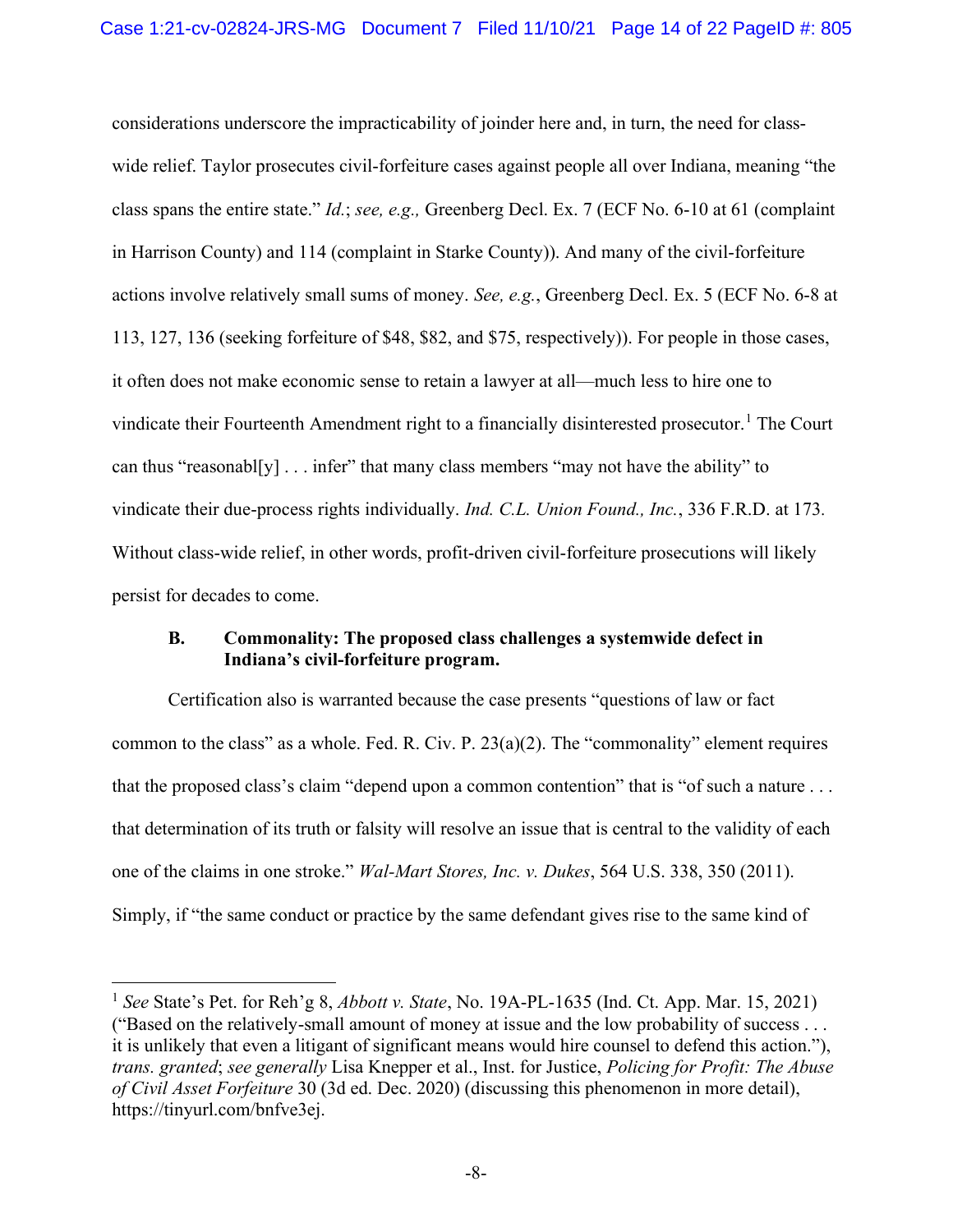claims from all class members, there is a common question." Suchanek v. Sturm Foods, Inc., 764 F.3d 750, 756 (7th Cir. 2014); see also Wal-Mart Stores, Inc., 564 U.S. at 359 ("[E]ven a single common question will do." (citation, quotation marks, and brackets omitted)).

Here, too, Amya Sparger-Withers's proposed class fits the bill. All putative class members are (or will be) suffering the same practice by the same defendant: facing a civilforfeiture prosecution at the hands of Joshua N. Taylor. In each case, Taylor will have a personal financial stake in the outcome. (By statute, in fact, he "must" have such a stake. Ind. Code § 34-24-1-8(e).) That personal financial stake is a structural violation of the Due Process Clause. In turn, Taylor's contingency-fee prosecutions violate each class member's due-process rights in the same way: by systematically impairing their right to a financially disinterested prosecutor. (To be clear, that claim does not rest on Taylor's exhibiting provable bias in any specific case. See Compl. ¶ 85 (ECF No. 1 at 18).) Class certification will "resolve . . . the validity" of that claim "in one stroke," Wal-Mart Stores, Inc., 564 U.S. at 350, making it an efficient use of party and judicial resources.

## C. Typicality: Amya Sparger-Withers's due-process claim is typical of the dueprocess claims of the class as a whole.

For similar reasons, Rule 23's typicality requirement is satisfied as well. Amya Sparger-Withers's claim is "typical of the claims . . . of the class." Fed. R. Civ. P. 23(a)(3); see also Washington, 264 F. Supp. 3d at 965 ("The commonality and typicality requirements tend to merge . . . ."). That is because it "arises from the same event or practice or course of conduct that gives rise to the claims of other class members" and is "based on the same legal theory." Keele v. Wexler, 149 F.3d 589, 595 (7th Cir. 1998) (citation omitted). As discussed, Sparger-Withers is now named as a defendant in a civil-forfeiture action prosecuted by Joshua N. Taylor. Taylor's personal financial stake in that action violates her due-process rights; the more of her property he

-9-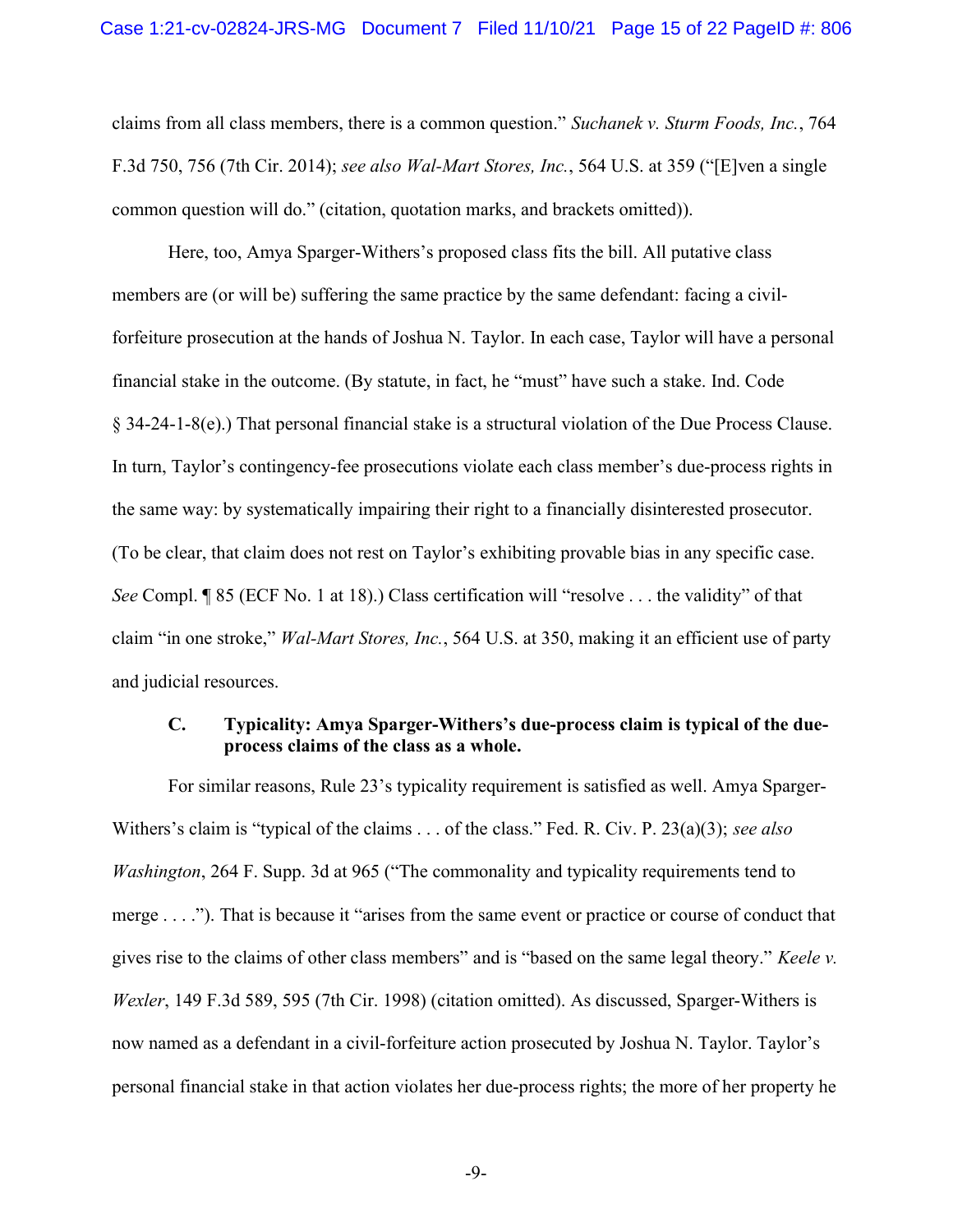forfeits, the more he pockets. The same is necessarily true of every other class member: Each is—or will be—involved in a civil-forfeiture action that suffers the same structural defect. As a result, the relief Sparger-Withers seeks—a judgment invalidating that defect—will "redound to the benefit of all class members." Shepherd v. ASI, Ltd., 295 F.R.D. 289, 298 (S.D. Ind. 2013). All class members "will benefit from [that] favorable judgment in the event that [it] is entered," Meisberger v. Donahue, 245 F.R.D. 627, 631 (S.D. Ind. 2007), meaning the typicality requirement is met.

## D. Adequacy of representation: Amya Sparger-Withers and her counsel will adequately represent the class's interests.

Amya Sparger-Withers and her counsel also "will fairly and adequately protect the interests of the class." Fed. R. Civ. P. 23(a)(4).

1. Named Plaintiff. The burden of showing a class representative's adequacy "is not a heavy one." Sledge v. Sands, 182 F.R.D. 255, 259 (N.D. Ill. 1998) (citation omitted). A named plaintiff adequately represents the proposed class if she is "part of the class and possess[es] the same interest and suffer[s] the same injury as the class members." *Washington*, 264 F. Supp. 3d at 966 (citation omitted). A named plaintiff possesses the same interest as the class if she does not "make claims that are antagonistic to or in conflict with the claims of other class members." Meisberger, 245 F.R.D. at 631. And these conditions are met here. Sparger-Withers is a class member because she is a defendant in a civil-forfeiture action brought by Joshua N. Taylor. With that as the backdrop, there is no conflict between her claim and those of the putative class members; she seeks the same declaratory and injunctive relief for the class as she does for herself.

2. Named Plaintiff's counsel. Sparger-Withers's counsel is "qualified, experienced, and generally able to conduct the proposed litigation" and will thus fairly and adequately

-10-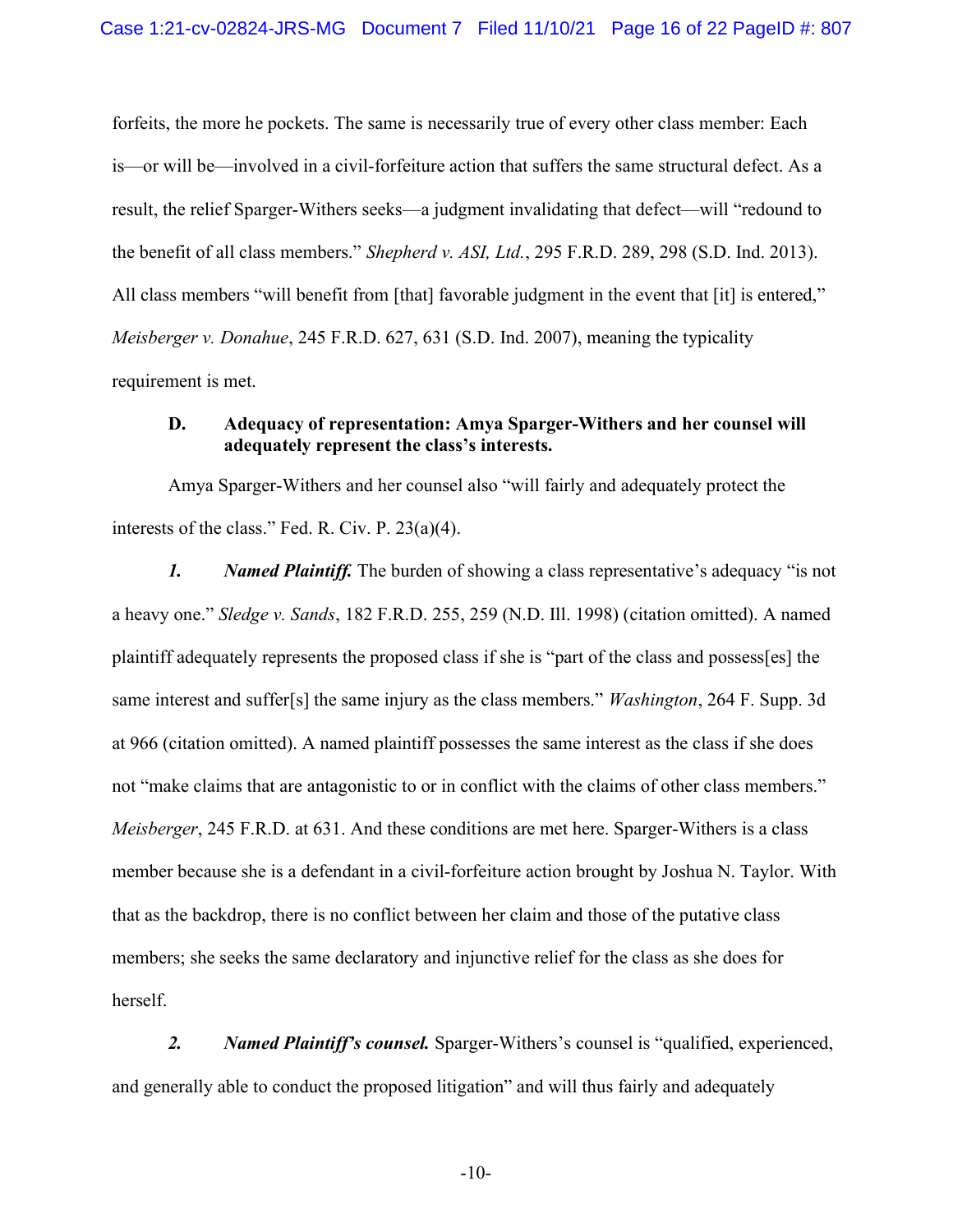represent the interests of the class. Hubler Chevrolet, Inc. v. General Motors Corp., 193 F.R.D. 574, 578 (S.D. Ind. 2000); see also id. ("Courts generally presume competency of class counsel at the outset of the litigation 'in the absence of specific proof to the contrary by the defendant.'"). The Institute for Justice is a nonprofit, public-interest law firm that, since its founding in 1991, has litigated constitutional issues nationwide. See Inst. for Justice, About Us, https://tinyurl.com/nsk8rbfx. The firm has litigated several federal class actions, including against Philadelphia<sup>2</sup>; New York City<sup>3</sup>; and Pagedale, Missouri<sup>4</sup>; and the federal government.<sup>5</sup> It has also litigated a state-court class action raising profit-incentive claims like the one here.<sup>6</sup>

The Institute for Justice has particular expertise litigating issues involving civil forfeiture. Firm attorneys (including Sam Gedge, one of those listed below) have been counsel in almost every civil-forfeiture-related appeal decided by the Indiana Supreme Court in recent years. Abbott v. State, No. 21S-PL-347 (Ind., oral arg. Dec. 9, 2021); State v. Timbs, 169 N.E.3d 361 (Ind. 2021); State v. Timbs, 134 N.E.3d 12 (Ind. 2019); Horner v. Curry, 125 N.E.3d 584 (Ind. 2019). (The below-signed attorneys from McNeelyLaw LLP served ably as local counsel in both Horner and Timbs.) They represented the petitioner before the Supreme Court of the United

<sup>&</sup>lt;sup>2</sup> Sourovelis v. City of Philadelphia, No. 14-cv-4687, 2021 WL 344598, at  $*1$  (E.D. Pa. Jan. 28, 2021) (appointing the Institute for Justice as Class Counsel and approving federal consent decree in challenge to civil-forfeiture procedures).

 $3$  Cho v. City of New York, No. 16-cv-7961 (S.D.N.Y. Oct. 2, 2020) (ECF No. 111) (approving systemic-relief settlement of a putative class action relating to coercive property seizures).

<sup>&</sup>lt;sup>4</sup> Whitner v. City of Pagedale, No. 15-cv-1655 (E.D. Mo. May 21, 2018) (ECF No. 116) (approving federal consent decree prohibiting abusive ticketing practices).

<sup>&</sup>lt;sup>5</sup> Snitko v. United States, No. 21-cv-4405 (C.D. Cal. Oct. 12, 2021) (ECF No. 78) (certifying class of property owners challenging FBI searches and seizures as unlawful).

 $6$  Morales v. City of Indio, No. RIC1803060 (Cal. Super. Ct. filed Feb. 13, 2018).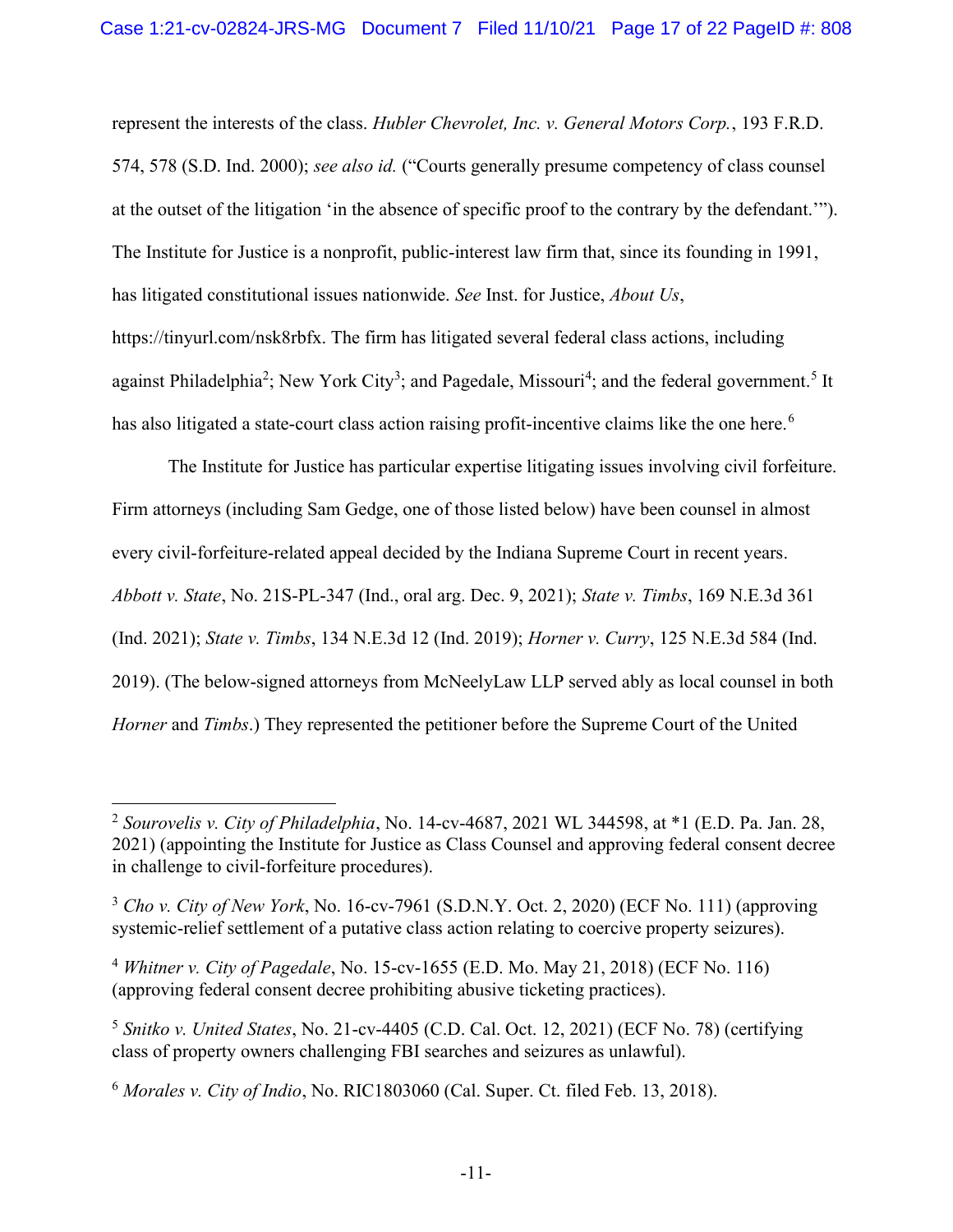States in the civil-forfeiture case Timbs v. Indiana, 139 S. Ct. 682 (2019). They have represented property owners in state- and federal-court civil-forfeiture actions across the nation, from Nevada to Arizona to Texas to Louisiana to Massachusetts to Michigan.<sup>7</sup> In short, each of the attorneys listed below will well-represent the interests of the class. See Gedge Decl. ¶¶ 1-8 (ECF No. 6-1 at 1-3).

### III. Rule 23(b)(2) is satisfied.

As detailed above, the proposed class meets each of the elements of Rule 23(a). It also satisfies Rule 23(b)(2), which provides that class certification is warranted when "the party opposing the class has acted or refused to act on grounds that apply generally to the class, so that final injunctive relief or corresponding declaratory relief is appropriate respecting the class as a whole." Rule  $23(b)(2)$  is "the appropriate rule to enlist when the plaintiffs' primary goal is not monetary relief, but rather to require the defendant to do or not do something that would benefit the whole class." Chi. Tchrs. Union, 797 F.3d at 441; see also Washington, 264 F. Supp. 3d at 967 (noting that actions seeking "injunctive relief to prevent future allegedly illegal deprivations of civil rights" are "'prime example[s]' of a proper class under Rule 23(b)(2)"). And the Rule applies straightforwardly here. Joshua N. Taylor is prosecuting (or will prosecute) each putative class member under a system that, Amya Sparger-Withers maintains, violates the Due Process Clause at a structural level. To remedy that systemic flaw, Sparger-Withers thus seeks relief that would apply to the class across the board: a class-wide judgment invalidating Joshua N. Taylor's

<sup>&</sup>lt;sup>7</sup> See. e.g., Inst. for Justice, Nevada Civil Forfeiture, https://tinyurl.com/j32ruvbw; Inst. for Justice, Arizona Forfeiture Appeal, https://tinyurl.com/bsckfwjz; Inst. for Justice, Texas Forfeiture II, https://tinyurl.com/b8hwvyne; Inst. for Justice, Kermit Warren Forfeiture, https://tinyurl.com/45hwemhh; Inst. for Justice, Detroit Civil Forfeiture, https://tinyurl.com/2kzfd5w8; Inst. for Justice, Massachusetts Forfeiture, https://tinyurl.com/cerxxkw.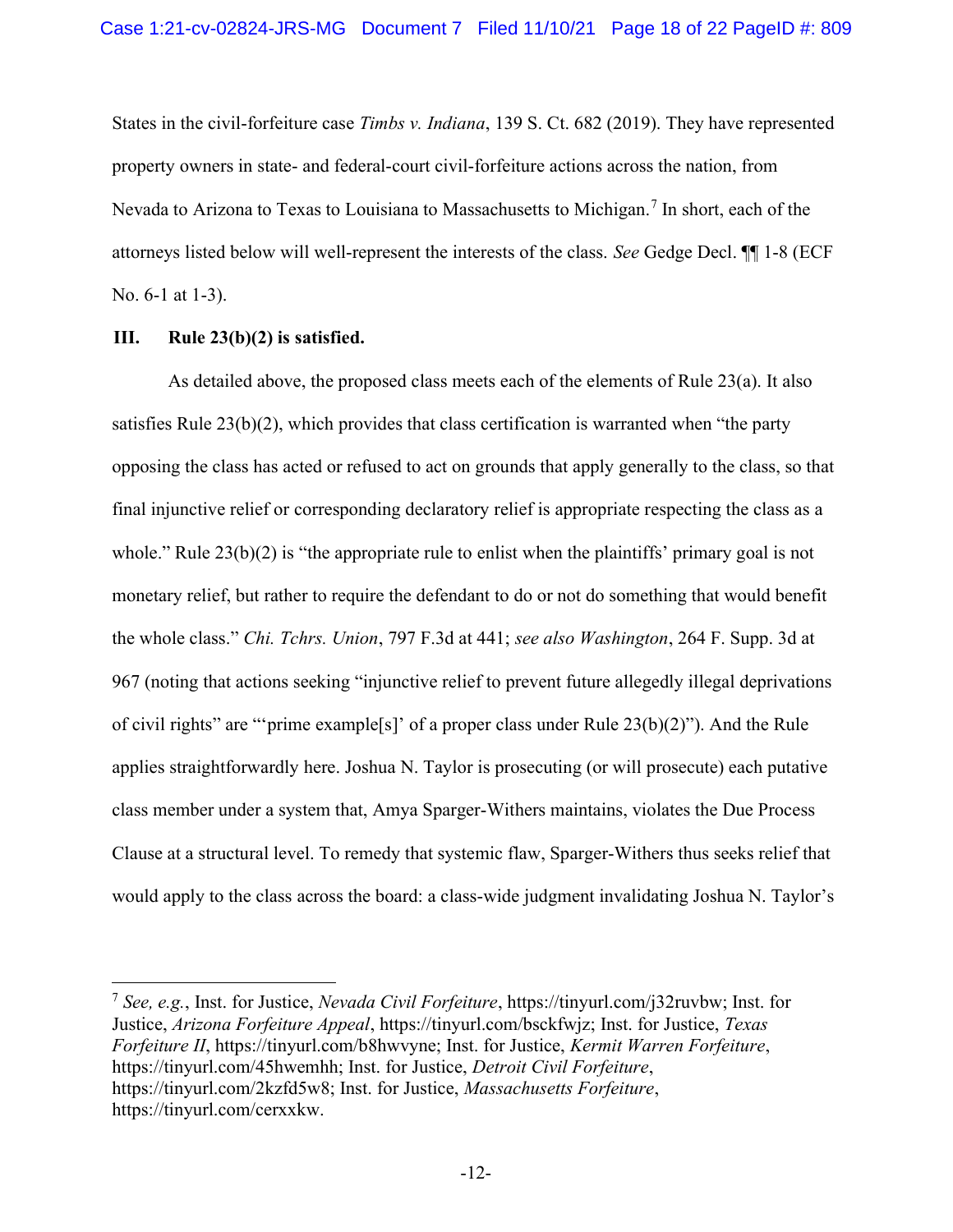contingency-fee stake in civil-forfeiture cases. That "single injunction [and] declaratory judgment would provide relief to each member of the class," Wal-Mart Stores, Inc., 564 U.S. at 360, making class certification warranted under Rule 23(b)(2).

#### IV. Plaintiff's counsel should be appointed class counsel under Rule 23(g).

An order certifying a class action "must" appoint class counsel under Rule 23(g). See Fed. R. Civ. P.  $23(c)(1)(B)$ . The factors informing appointment include: (i) the work counsel has done in identifying or investigating potential claims in the action; (ii) counsel's experience in handling class actions, other complex litigation, and the types of claims asserted in the action; (iii) counsel's knowledge of the applicable law; and (iv) the resources that counsel will commit to representing the class. Fed. R. Civ. P.  $23(g)(1)(A)$ ; see also Fed. R. Civ. P.  $23(g)(1)(B)$ .

Undersigned counsel merit appointment as class counsel. As illustrated by today's filings, the Institute for Justice has performed substantial work in identifying the claim pleaded in the complaint, in defining the contours of the class, and in determining its numerosity. The firm also has extensive experience litigating class actions, and claims involving civil-forfeiture and profit motives in particular. See pp. 10-11, above. The firm and the more senior attorneys listed below have deep knowledge of the substantive law at issue. See Gedge Decl.  $\P$  2-3 (ECF No. 6-1 at 1-2). And as the firm's record of successful class-action and systemic-relief litigation shows, it has substantial resources to commit to the case. Id. ¶¶ 7-8 (ECF No. 6-1 at 3). Co-counsel at McNeelyLaw LLP also have a record of effectively aiding the Institute for Justice in publicinterest litigation in this state. Id.  $\parallel$  6 (ECF No. 6-1 at 2-3). Appointment as class counsel is therefore appropriate.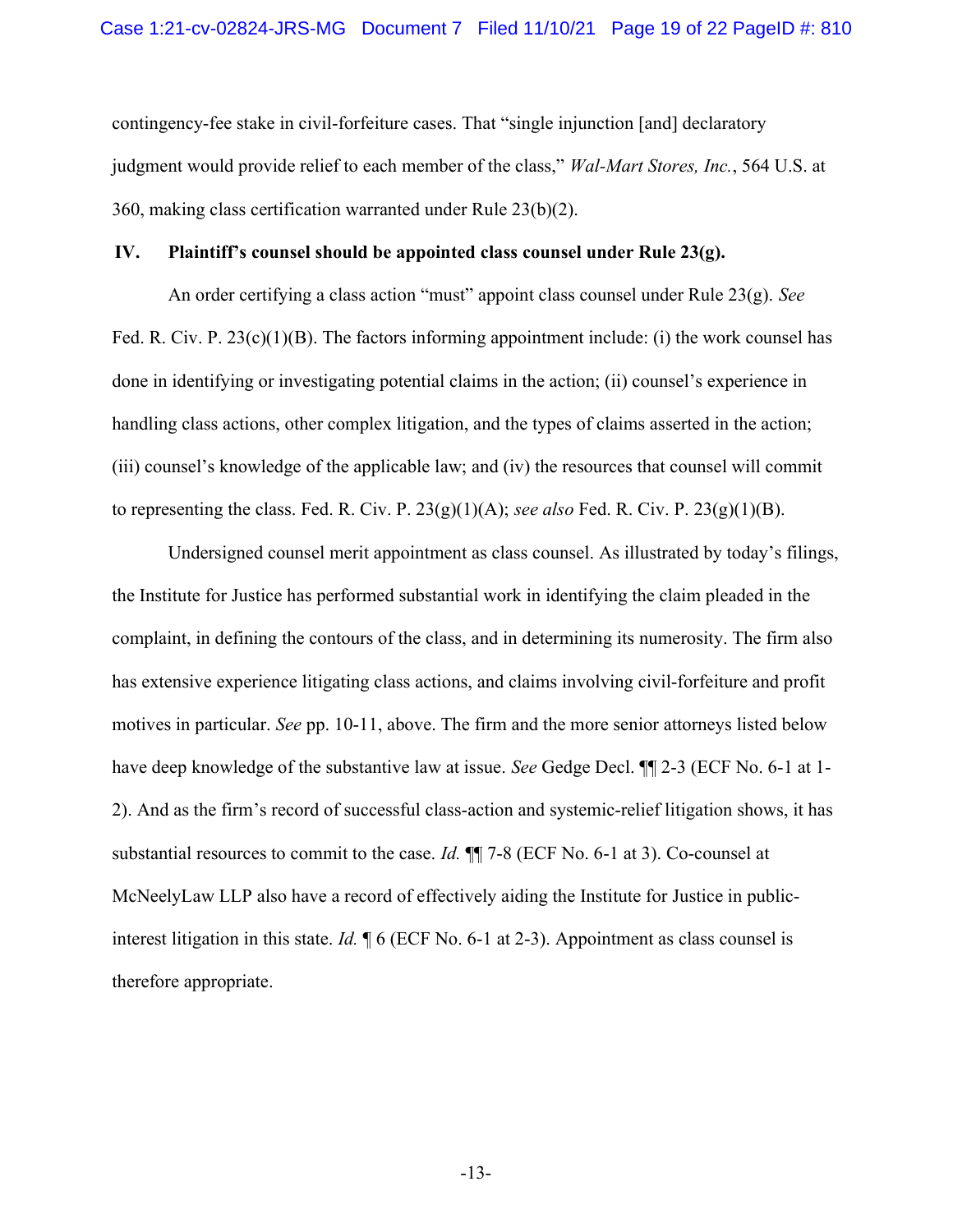Case 1:21-cv-02824-JRS-MG Document 7 Filed 11/10/21 Page 20 of 22 PageID #: 811

### **CONCLUSION**

For these reasons, Amya Sparger-Withers respectfully requests that this Court certify the

proposed class and appoint undersigned counsel as class counsel.

Dated: November 10, 2021.

Respectfully submitted,

s/Anthony B. Sanders Anthony B. Sanders, MN Bar No. 038730 INSTITUTE FOR JUSTICE Renaissance Square 520 Nicollet Mall, Suite 550 Minneapolis, MN 55402 Telephone: 612.435.3451 Facsimile: 612.435.5875 Email: asanders@ij.org

Samuel B. Gedge\* Michael N. Greenberg\* Robert M. Belden\* INSTITUTE FOR JUSTICE 901 N. Glebe Road, Suite 900 Arlington, VA 22203 Telephone: 703.682.9320 Facsimile: 703.682.9321 E-mail:  $sgedge@ij.org$ mgreenberg@ij.org rbelden@ij.org

\*Pro hac vice motion to be filed

J. Lee McNeely, IN Atty. No. 9542-73 Cynthia A. Bedrick, IN Atty. No. 21547-49 Scott A. Milkey, IN Atty. No. 32070-49 MCNEELYLAW LLP 2177 Intelliplex Drive, Suite 251 Shelbyville, IN 46176 Phone: (317) 825-5110 Fax: (317) 825-5109 E-mail: LMcNeely@McNeelyLaw.com CBedrick@McNeelyLaw.com SMilkey@McNeelyLaw.com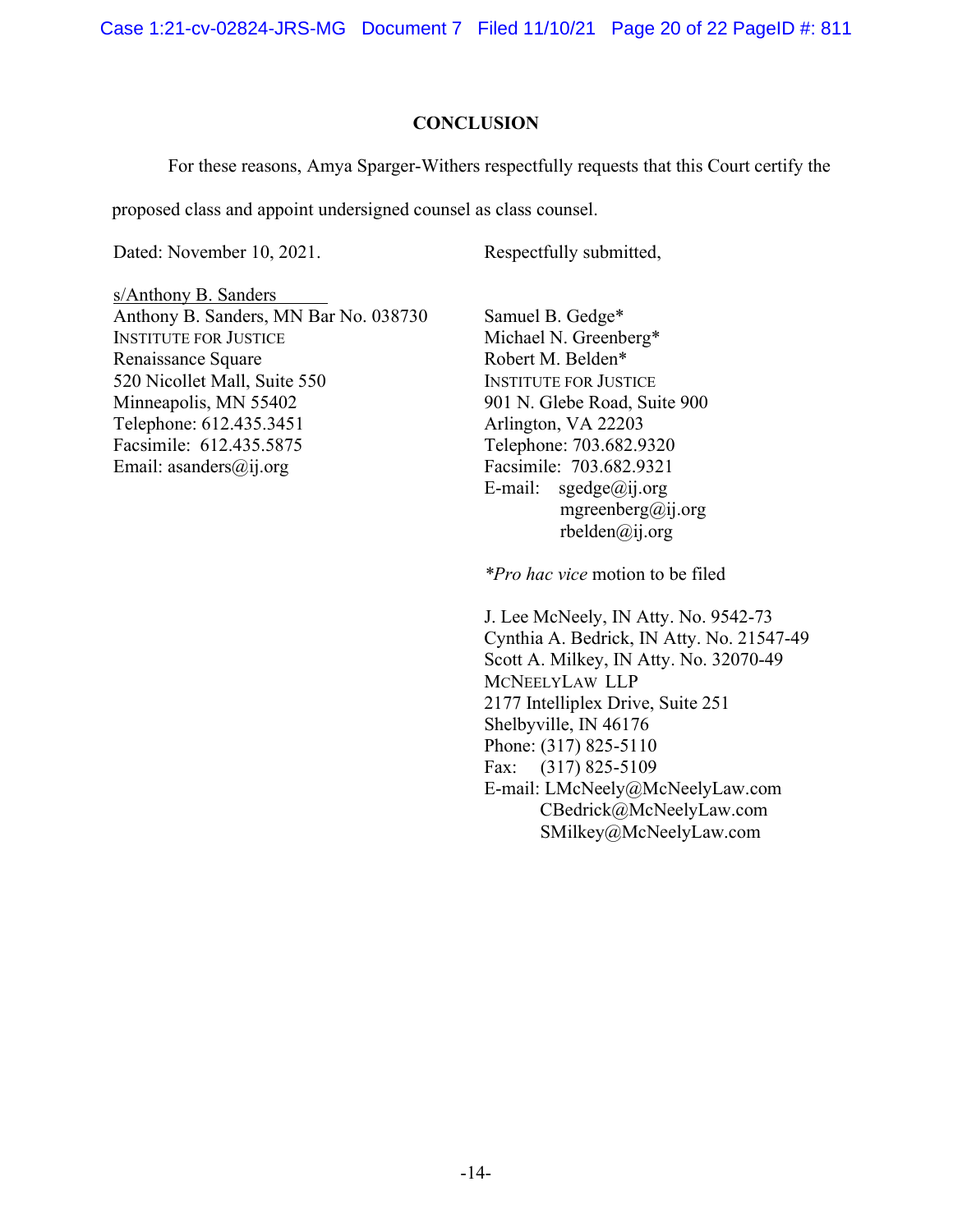Case 1:21-cv-02824-JRS-MG Document 7 Filed 11/10/21 Page 21 of 22 PageID #: 812

### CERTIFICATE OF SERVICE

I hereby certify that on this 10th day of November, 2021, a copy of the foregoing was

filed electronically with the Clerk of this Court and was served on the below-named persons by

first class U.S. Mail, postage pre-paid:

Joshua N. Taylor RILEYCATE, LLC 11 Municipal Drive, Suite 320 Fishers, IN 46038

Joshua N. Taylor 10722 Knightsbridge Lane Fishers, IN 46037

Dearborn and Ohio County Prosecuting Attorney Dearborn and Ohio County Prosecutor's Office 165 Mary Street Lawrenceburg, IN 47025

Fayette County Prosecuting Attorney Fayette County Prosecutor's Office 401 N. Central Avenue Connersville, IN 47331

Hancock County Prosecuting Attorney 27 American Legion Place (Hancock County Prosecutor's Office) Greenfield, IN 46140

Wabash County Prosecuting Attorney Wabash County Prosecutor's Office 93 W. Hill Street Wabash, IN 46992

Miami County Prosecuting Attorney Miami County Courthouse 25 N. Broadway, Room 116 Peru, IN 46970

Blackford County Prosecuting Attorney Blackford County Prosecutor's Office 211 N. High Street Hartford City, IN 47348

Starke County Prosecuting Attorney Starke County Prosecutor's Office 53 E. Washington Street Knox, IN 46534

Decatur County Prosecuting Attorney Decatur County Prosecutor's Office 150 Courthouse Square, Suite 229 Greensburg, IN 47240

Grant County Prosecuting Attorney Grant County Prosecutor's Office 101 E. 4th Street, Room 107 Marion, IN 46952

Henry County Prosecuting Attorney 1215 Race Street, Suite 250 (Henry County Justice Center) New Castle, IN 47362

Morgan County Prosecuting Attorney Morgan County Prosecutor's Office 60 S. Jefferson Street Martinsville, IN 46151

Harrison County Prosecuting Attorney Harrison County Prosecutor's Office 1445 Gardner Lane N.W., Suite 3101 Corydon, IN 47112-2079